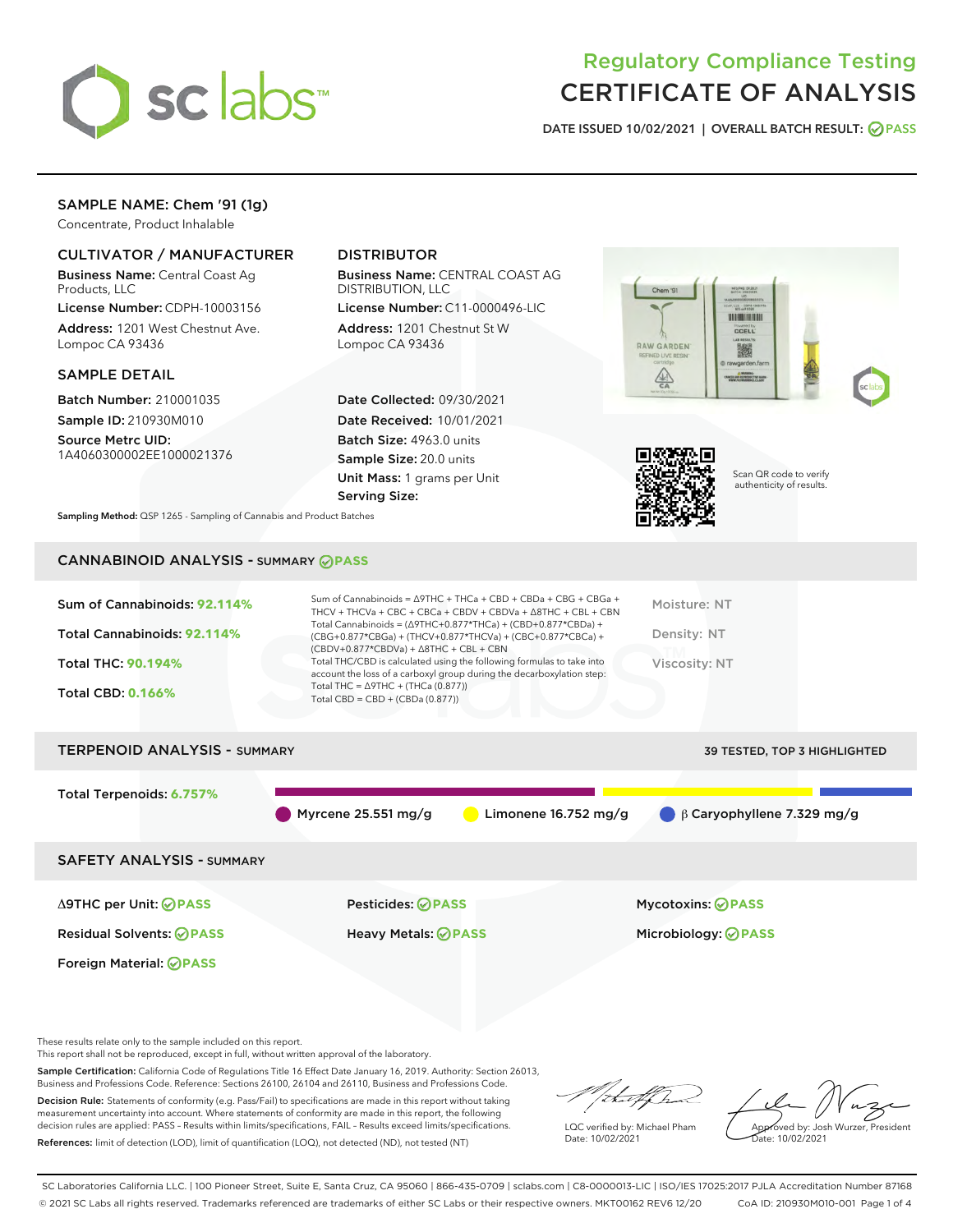



CHEM '91 (1G) | DATE ISSUED 10/02/2021 | OVERALL BATCH RESULT: 0 PASS

#### CANNABINOID TEST RESULTS - 10/01/2021 2 PASS

Tested by high-performance liquid chromatography with diode-array detection (HPLC-DAD). **Method:** QSP 1157 - Analysis of Cannabinoids by HPLC-DAD

#### TOTAL CANNABINOIDS: **92.114%**

Total Cannabinoids (Total THC) + (Total CBD) + (Total CBG) + (Total THCV) + (Total CBC) + (Total CBDV) + ∆8THC + CBL + CBN

TOTAL THC: **90.194%** Total THC (∆9THC+0.877\*THCa)

TOTAL CBD: **0.166%**

Total CBD (CBD+0.877\*CBDa)

TOTAL CBG: 1.024% Total CBG (CBG+0.877\*CBGa)

TOTAL THCV: 0.51% Total THCV (THCV+0.877\*THCVa)

TOTAL CBC: ND Total CBC (CBC+0.877\*CBCa)

TOTAL CBDV: ND Total CBDV (CBDV+0.877\*CBDVa)

| <b>COMPOUND</b>  | LOD/LOQ<br>(mg/g)          | <b>MEASUREMENT</b><br><b>UNCERTAINTY</b><br>mg/g | <b>RESULT</b><br>(mg/g) | <b>RESULT</b><br>(%) |
|------------------|----------------------------|--------------------------------------------------|-------------------------|----------------------|
| <b>A9THC</b>     | 0.06/0.26                  | ±31.027                                          | 901.94                  | 90.194               |
| <b>CBG</b>       | 0.06/0.19                  | ±0.403                                           | 10.24                   | 1.024                |
| <b>THCV</b>      | 0.1 / 0.2                  | ±0.25                                            | 5.1                     | 0.51                 |
| <b>CBN</b>       | 0.1/0.3                    | ±0.14                                            | 2.2                     | 0.22                 |
| <b>CBD</b>       | 0.07/0.29                  | ±0.077                                           | 1.66                    | 0.166                |
| $\triangle$ 8THC | 0.1/0.4                    | N/A                                              | <b>ND</b>               | <b>ND</b>            |
| <b>THCa</b>      | 0.05/0.14                  | N/A                                              | <b>ND</b>               | <b>ND</b>            |
| <b>THCVa</b>     | 0.07/0.20                  | N/A                                              | <b>ND</b>               | <b>ND</b>            |
| <b>CBDa</b>      | 0.02/0.19                  | N/A                                              | <b>ND</b>               | <b>ND</b>            |
| <b>CBDV</b>      | 0.04/0.15                  | N/A                                              | <b>ND</b>               | <b>ND</b>            |
| <b>CBDVa</b>     | 0.03/0.53                  | N/A                                              | <b>ND</b>               | <b>ND</b>            |
| <b>CBGa</b>      | 0.1 / 0.2                  | N/A                                              | <b>ND</b>               | <b>ND</b>            |
| <b>CBL</b>       | 0.06 / 0.24                | N/A                                              | <b>ND</b>               | <b>ND</b>            |
| <b>CBC</b>       | 0.2 / 0.5                  | N/A                                              | <b>ND</b>               | <b>ND</b>            |
| <b>CBCa</b>      | 0.07 / 0.28                | N/A                                              | <b>ND</b>               | <b>ND</b>            |
|                  | <b>SUM OF CANNABINOIDS</b> |                                                  | 921.14 mg/g             | 92.114%              |

**UNIT MASS: 1 grams per Unit**

| ∆9THC per Unit                                                                            | 1120 per-package limit | 901.94 mg/unit<br><b>PASS</b> |  |  |  |
|-------------------------------------------------------------------------------------------|------------------------|-------------------------------|--|--|--|
| <b>Total THC per Unit</b>                                                                 |                        | 901.94 mg/unit                |  |  |  |
| <b>CBD per Unit</b>                                                                       |                        | $1.66$ mg/unit                |  |  |  |
| <b>Total CBD per Unit</b>                                                                 |                        | $1.66$ mg/unit                |  |  |  |
| Sum of Cannabinoids<br>per Unit                                                           |                        | 921.14 mg/unit                |  |  |  |
| <b>Total Cannabinoids</b><br>per Unit                                                     |                        | 921.14 mg/unit                |  |  |  |
| <b>MOISTURE TEST RESULT</b><br><b>VISCOSITY TEST RESULT</b><br><b>DENSITY TEST RESULT</b> |                        |                               |  |  |  |

Not Tested

Not Tested

Not Tested

## TERPENOID TEST RESULTS - 10/02/2021

Terpene analysis utilizing gas chromatography-flame ionization detection (GC-FID). **Method:** QSP 1192 - Analysis of Terpenoids by GC-FID

| <b>COMPOUND</b>         | LOD/LOQ<br>(mg/g) | <b>MEASUREMENT</b><br><b>UNCERTAINTY</b><br>mg/g | <b>RESULT</b><br>(mg/g)                         | <b>RESULT</b><br>(%) |
|-------------------------|-------------------|--------------------------------------------------|-------------------------------------------------|----------------------|
| <b>Myrcene</b>          | 0.008 / 0.025     | ±0.3296                                          | 25.551                                          | 2.5551               |
| Limonene                | 0.005 / 0.016     | ±0.2396                                          | 16.752                                          | 1.6752               |
| $\beta$ Caryophyllene   | 0.004 / 0.012     | ±0.2609                                          | 7.329                                           | 0.7329               |
| Linalool                | 0.009 / 0.032     | ±0.1285                                          | 3.381                                           | 0.3381               |
| Ocimene                 | 0.011 / 0.038     | ±0.0964                                          | 3.002                                           | 0.3002               |
| $\beta$ Pinene          | 0.004 / 0.014     | ±0.0277                                          | 2.410                                           | 0.2410               |
| Terpinolene             | 0.008 / 0.026     | ±0.0424                                          | 2.066                                           | 0.2066               |
| $\alpha$ Humulene       | 0.009/0.029       | ±0.0655                                          | 2.041                                           | 0.2041               |
| $\alpha$ Pinene         | 0.005 / 0.017     | ±0.0138                                          | 1.606                                           | 0.1606               |
| trans-ß-Farnesene       | 0.008 / 0.025     | ±0.0332                                          | 0.935                                           | 0.0935               |
| Fenchol                 | 0.010 / 0.034     | ±0.0323                                          | 0.834                                           | 0.0834               |
| <b>Terpineol</b>        | 0.016 / 0.055     | ±0.0432                                          | 0.704                                           | 0.0704               |
| Camphene                | 0.005 / 0.015     | ±0.0030                                          | 0.261                                           | 0.0261               |
| <b>Borneol</b>          | 0.005 / 0.016     | ±0.0064                                          | 0.152                                           | 0.0152               |
| Fenchone                | 0.009 / 0.028     | ±0.0026                                          | 0.088                                           | 0.0088               |
| $\alpha$ Phellandrene   | 0.006 / 0.020     | ±0.0011                                          | 0.084                                           | 0.0084               |
| Nerolidol               | 0.009 / 0.028     | ±0.0048                                          | 0.077                                           | 0.0077               |
| $\alpha$ Terpinene      | 0.005 / 0.017     | ±0.0010                                          | 0.068                                           | 0.0068               |
| 3 Carene                | 0.005 / 0.018     | ±0.0009                                          | 0.066                                           | 0.0066               |
| Valencene               | 0.009 / 0.030     | ±0.0043                                          | 0.063                                           | 0.0063               |
| $\gamma$ Terpinene      | 0.006 / 0.018     | ±0.0009                                          | 0.053                                           | 0.0053               |
| Caryophyllene<br>Oxide  | 0.010 / 0.033     | ±0.0022                                          | 0.047                                           | 0.0047               |
| Sabinene                | 0.004 / 0.014     | N/A                                              | <loq< th=""><th><loq< th=""></loq<></th></loq<> | <loq< th=""></loq<>  |
| p-Cymene                | 0.005 / 0.016     | N/A                                              | <loq< th=""><th><loq< th=""></loq<></th></loq<> | <loq< th=""></loq<>  |
| Eucalyptol              | 0.006 / 0.018     | N/A                                              | <loq< th=""><th><loq< th=""></loq<></th></loq<> | <loq< th=""></loq<>  |
| Sabinene Hydrate        | 0.006 / 0.022     | N/A                                              | <loq< th=""><th><loq< th=""></loq<></th></loq<> | <loq< th=""></loq<>  |
| Isoborneol              | 0.004 / 0.012     | N/A                                              | <loq< th=""><th><loq< th=""></loq<></th></loq<> | <loq< th=""></loq<>  |
| $\alpha$ Bisabolol      | 0.008 / 0.026     | N/A                                              | <loq< th=""><th><loq< th=""></loq<></th></loq<> | <loq< th=""></loq<>  |
| (-)-Isopulegol          | 0.005 / 0.016     | N/A                                              | ND                                              | <b>ND</b>            |
| Camphor                 | 0.006 / 0.019     | N/A                                              | ND                                              | <b>ND</b>            |
| Menthol                 | 0.008 / 0.025     | N/A                                              | ND                                              | <b>ND</b>            |
| Nerol                   | 0.003 / 0.011     | N/A                                              | ND                                              | ND                   |
| Citronellol             | 0.003 / 0.010     | N/A                                              | ND                                              | <b>ND</b>            |
| R-(+)-Pulegone          | 0.003 / 0.011     | N/A                                              | <b>ND</b>                                       | <b>ND</b>            |
| Geraniol                | 0.002 / 0.007     | N/A                                              | ND                                              | ND                   |
| <b>Geranyl Acetate</b>  | 0.004 / 0.014     | N/A                                              | ND                                              | ND                   |
| $\alpha$ Cedrene        | 0.005 / 0.016     | N/A                                              | <b>ND</b>                                       | <b>ND</b>            |
| Guaiol                  | 0.009 / 0.030     | N/A                                              | ND                                              | ND                   |
| Cedrol                  | 0.008 / 0.027     | N/A                                              | ND                                              | <b>ND</b>            |
| <b>TOTAL TERPENOIDS</b> |                   |                                                  | 67.570 mg/g                                     | 6.757%               |

SC Laboratories California LLC. | 100 Pioneer Street, Suite E, Santa Cruz, CA 95060 | 866-435-0709 | sclabs.com | C8-0000013-LIC | ISO/IES 17025:2017 PJLA Accreditation Number 87168 © 2021 SC Labs all rights reserved. Trademarks referenced are trademarks of either SC Labs or their respective owners. MKT00162 REV6 12/20 CoA ID: 210930M010-001 Page 2 of 4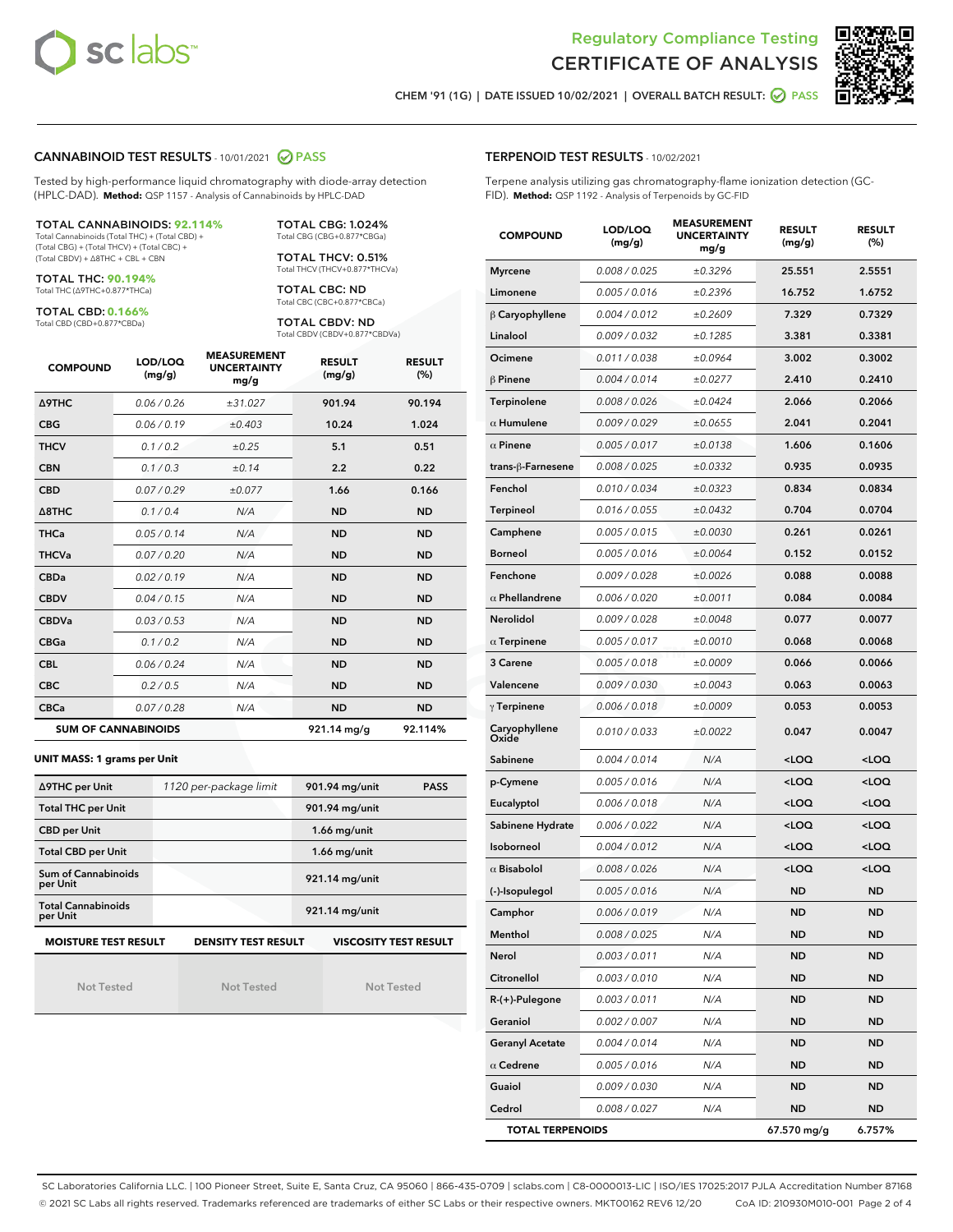



CHEM '91 (1G) | DATE ISSUED 10/02/2021 | OVERALL BATCH RESULT:  $\bigcirc$  PASS

## CATEGORY 1 PESTICIDE TEST RESULTS - 10/02/2021 2 PASS

Pesticide and plant growth regulator analysis utilizing high-performance liquid chromatography-mass spectrometry (HPLC-MS) or gas chromatography-mass spectrometry (GC-MS). \*GC-MS utilized where indicated. **Method:** QSP 1212 - Analysis of Pesticides and Mycotoxins by LC-MS or QSP 1213 - Analysis of Pesticides by GC-MS

| <b>COMPOUND</b>             | LOD/LOQ<br>$(\mu g/g)$ | <b>ACTION</b><br><b>LIMIT</b><br>$(\mu g/g)$ | <b>MEASUREMENT</b><br><b>UNCERTAINTY</b><br>µg/g | <b>RESULT</b><br>$(\mu g/g)$ | <b>RESULT</b> |
|-----------------------------|------------------------|----------------------------------------------|--------------------------------------------------|------------------------------|---------------|
| Aldicarb                    | 0.03/0.08              | $>$ LOD                                      | N/A                                              | <b>ND</b>                    | <b>PASS</b>   |
| Carbofuran                  | 0.02 / 0.05            | $\ge$ LOD                                    | N/A                                              | <b>ND</b>                    | <b>PASS</b>   |
| Chlordane*                  | 0.03/0.08              | $>$ LOD                                      | N/A                                              | <b>ND</b>                    | <b>PASS</b>   |
| Chlorfenapyr*               | 0.03 / 0.10            | $\ge$ LOD                                    | N/A                                              | <b>ND</b>                    | <b>PASS</b>   |
| Chlorpyrifos                | 0.02 / 0.06            | $\ge$ LOD                                    | N/A                                              | <b>ND</b>                    | <b>PASS</b>   |
| Coumaphos                   | 0.02 / 0.07            | $\ge$ LOD                                    | N/A                                              | <b>ND</b>                    | <b>PASS</b>   |
| Daminozide                  | 0.02 / 0.07            | $\ge$ LOD                                    | N/A                                              | <b>ND</b>                    | <b>PASS</b>   |
| <b>DDVP</b><br>(Dichlorvos) | 0.03/0.09              | $\ge$ LOD                                    | N/A                                              | <b>ND</b>                    | <b>PASS</b>   |
| <b>Dimethoate</b>           | 0.03/0.08              | $\ge$ LOD                                    | N/A                                              | <b>ND</b>                    | <b>PASS</b>   |
| Ethoprop(hos)               | 0.03/0.10              | $\ge$ LOD                                    | N/A                                              | <b>ND</b>                    | <b>PASS</b>   |
| Etofenprox                  | 0.02 / 0.06            | $\ge$ LOD                                    | N/A                                              | <b>ND</b>                    | <b>PASS</b>   |
| Fenoxycarb                  | 0.03 / 0.08            | $\ge$ LOD                                    | N/A                                              | <b>ND</b>                    | <b>PASS</b>   |
| Fipronil                    | 0.03/0.08              | $>$ LOD                                      | N/A                                              | <b>ND</b>                    | <b>PASS</b>   |
| Imazalil                    | 0.02 / 0.06            | $\ge$ LOD                                    | N/A                                              | <b>ND</b>                    | <b>PASS</b>   |
| Methiocarb                  | 0.02 / 0.07            | $\ge$ LOD                                    | N/A                                              | <b>ND</b>                    | <b>PASS</b>   |
| Methyl<br>parathion         | 0.03/0.10              | $\ge$ LOD                                    | N/A                                              | <b>ND</b>                    | <b>PASS</b>   |
| <b>Mevinphos</b>            | 0.03/0.09              | $\ge$ LOD                                    | N/A                                              | <b>ND</b>                    | <b>PASS</b>   |
| Paclobutrazol               | 0.02 / 0.05            | $>$ LOD                                      | N/A                                              | <b>ND</b>                    | <b>PASS</b>   |
| Propoxur                    | 0.03/0.09              | $\ge$ LOD                                    | N/A                                              | <b>ND</b>                    | <b>PASS</b>   |
| Spiroxamine                 | 0.03 / 0.08            | $\ge$ LOD                                    | N/A                                              | <b>ND</b>                    | <b>PASS</b>   |
| Thiacloprid                 | 0.03/0.10              | $\ge$ LOD                                    | N/A                                              | <b>ND</b>                    | <b>PASS</b>   |

#### CATEGORY 2 PESTICIDE TEST RESULTS - 10/02/2021 @ PASS

| <b>COMPOUND</b>          | LOD/LOQ<br>$(\mu g/g)$ | <b>ACTION</b><br><b>LIMIT</b><br>$(\mu g/g)$ | <b>MEASUREMENT</b><br><b>UNCERTAINTY</b><br>$\mu$ g/g | <b>RESULT</b><br>$(\mu g/g)$ | <b>RESULT</b> |
|--------------------------|------------------------|----------------------------------------------|-------------------------------------------------------|------------------------------|---------------|
| Abamectin                | 0.03/0.10              | 0.1                                          | N/A                                                   | <b>ND</b>                    | <b>PASS</b>   |
| Acephate                 | 0.02/0.07              | 0.1                                          | N/A                                                   | <b>ND</b>                    | <b>PASS</b>   |
| Acequinocyl              | 0.02/0.07              | 0.1                                          | N/A                                                   | <b>ND</b>                    | <b>PASS</b>   |
| Acetamiprid              | 0.02/0.05              | 0.1                                          | N/A                                                   | <b>ND</b>                    | <b>PASS</b>   |
| Azoxystrobin             | 0 02 / 0 07            | 0.1                                          | N/A                                                   | <b>ND</b>                    | <b>PASS</b>   |
| <b>Bifenazate</b>        | 0.01/0.04              | 0.1                                          | N/A                                                   | <b>ND</b>                    | <b>PASS</b>   |
| <b>Bifenthrin</b>        | 0.02 / 0.05            | 3                                            | N/A                                                   | <b>ND</b>                    | <b>PASS</b>   |
| <b>Boscalid</b>          | 0.03/0.09              | 0.1                                          | N/A                                                   | <b>ND</b>                    | <b>PASS</b>   |
| Captan                   | 0.19/0.57              | 0.7                                          | N/A                                                   | <b>ND</b>                    | <b>PASS</b>   |
| Carbaryl                 | 0.02/0.06              | 0.5                                          | N/A                                                   | <b>ND</b>                    | <b>PASS</b>   |
| Chlorantranilip-<br>role | 0.04/0.12              | 10                                           | N/A                                                   | <b>ND</b>                    | <b>PASS</b>   |
| Clofentezine             | 0.03/0.09              | 0.1                                          | N/A                                                   | <b>ND</b>                    | <b>PASS</b>   |

## CATEGORY 2 PESTICIDE TEST RESULTS - 10/02/2021 continued

| <b>COMPOUND</b>               | LOD/LOQ<br>(µg/g) | <b>ACTION</b><br>LIMIT<br>$(\mu g/g)$ | <b>MEASUREMENT</b><br><b>UNCERTAINTY</b><br>µg/g | <b>RESULT</b><br>(µg/g) | <b>RESULT</b> |
|-------------------------------|-------------------|---------------------------------------|--------------------------------------------------|-------------------------|---------------|
| Cyfluthrin                    | 0.12 / 0.38       | 2                                     | N/A                                              | ND                      | <b>PASS</b>   |
| Cypermethrin                  | 0.11 / 0.32       | $\mathbf{1}$                          | N/A                                              | ND                      | <b>PASS</b>   |
| Diazinon                      | 0.02 / 0.05       | 0.1                                   | N/A                                              | ND                      | <b>PASS</b>   |
| Dimethomorph                  | 0.03 / 0.09       | $\overline{c}$                        | N/A                                              | ND                      | <b>PASS</b>   |
| Etoxazole                     | 0.02 / 0.06       | 0.1                                   | N/A                                              | ND                      | <b>PASS</b>   |
| Fenhexamid                    | 0.03 / 0.09       | 0.1                                   | N/A                                              | ND                      | <b>PASS</b>   |
| Fenpyroximate                 | 0.02 / 0.06       | 0.1                                   | N/A                                              | ND                      | <b>PASS</b>   |
| Flonicamid                    | 0.03 / 0.10       | 0.1                                   | N/A                                              | ND                      | <b>PASS</b>   |
| Fludioxonil                   | 0.03 / 0.10       | 0.1                                   | N/A                                              | ND                      | <b>PASS</b>   |
| Hexythiazox                   | 0.02 / 0.07       | 0.1                                   | N/A                                              | <b>ND</b>               | <b>PASS</b>   |
| Imidacloprid                  | 0.04 / 0.11       | 5                                     | N/A                                              | ND                      | <b>PASS</b>   |
| Kresoxim-methyl               | 0.02 / 0.07       | 0.1                                   | N/A                                              | ND                      | <b>PASS</b>   |
| Malathion                     | 0.03 / 0.09       | 0.5                                   | N/A                                              | ND                      | <b>PASS</b>   |
| Metalaxyl                     | 0.02 / 0.07       | $\overline{c}$                        | N/A                                              | <b>ND</b>               | <b>PASS</b>   |
| Methomyl                      | 0.03 / 0.10       | $\mathcal{I}$                         | N/A                                              | <b>ND</b>               | <b>PASS</b>   |
| Myclobutanil                  | 0.03 / 0.09       | 0.1                                   | N/A                                              | <b>ND</b>               | <b>PASS</b>   |
| Naled                         | 0.02 / 0.07       | 0.1                                   | N/A                                              | ND                      | <b>PASS</b>   |
| Oxamyl                        | 0.04 / 0.11       | 0.5                                   | N/A                                              | ND                      | PASS          |
| Pentachloronitro-<br>benzene* | 0.03 / 0.09       | 0.1                                   | N/A                                              | ND                      | <b>PASS</b>   |
| Permethrin                    | 0.04 / 0.12       | 0.5                                   | N/A                                              | <b>ND</b>               | <b>PASS</b>   |
| Phosmet                       | 0.03 / 0.10       | 0.1                                   | N/A                                              | <b>ND</b>               | <b>PASS</b>   |
| Piperonylbu-<br>toxide        | 0.02 / 0.07       | 3                                     | N/A                                              | ND                      | <b>PASS</b>   |
| Prallethrin                   | 0.03 / 0.08       | 0.1                                   | N/A                                              | <b>ND</b>               | <b>PASS</b>   |
| Propiconazole                 | 0.02 / 0.07       | 0.1                                   | N/A                                              | ND                      | <b>PASS</b>   |
| Pyrethrins                    | 0.04 / 0.12       | 0.5                                   | N/A                                              | ND                      | <b>PASS</b>   |
| Pyridaben                     | 0.02 / 0.07       | 0.1                                   | N/A                                              | ND                      | <b>PASS</b>   |
| Spinetoram                    | 0.02 / 0.07       | 0.1                                   | N/A                                              | ND                      | PASS          |
| Spinosad                      | 0.02 / 0.07       | 0.1                                   | N/A                                              | ND                      | PASS          |
| Spiromesifen                  | 0.02 / 0.05       | 0.1                                   | N/A                                              | <b>ND</b>               | <b>PASS</b>   |
| Spirotetramat                 | 0.02 / 0.06       | 0.1                                   | N/A                                              | ND                      | <b>PASS</b>   |
| Tebuconazole                  | 0.02 / 0.07       | 0.1                                   | N/A                                              | ND                      | PASS          |
| Thiamethoxam                  | 0.03 / 0.10       | 5                                     | N/A                                              | ND                      | <b>PASS</b>   |
| Trifloxystrobin               | 0.03 / 0.08       | 0.1                                   | N/A                                              | <b>ND</b>               | <b>PASS</b>   |

SC Laboratories California LLC. | 100 Pioneer Street, Suite E, Santa Cruz, CA 95060 | 866-435-0709 | sclabs.com | C8-0000013-LIC | ISO/IES 17025:2017 PJLA Accreditation Number 87168 © 2021 SC Labs all rights reserved. Trademarks referenced are trademarks of either SC Labs or their respective owners. MKT00162 REV6 12/20 CoA ID: 210930M010-001 Page 3 of 4